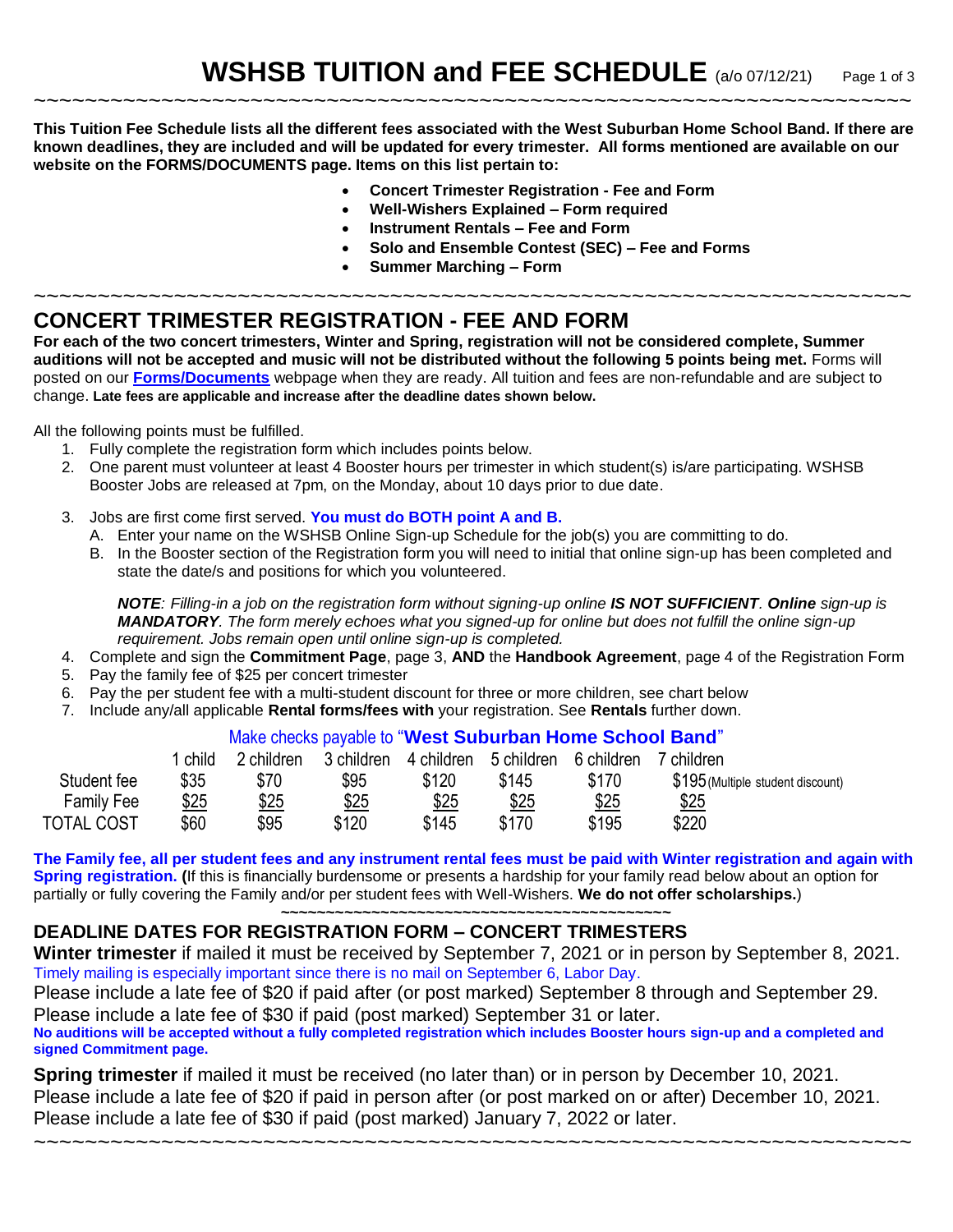# **WSHSB TUITION and FEE SCHEDULE** (a/o 07/12/21) Page 2 of 3

## **INSTRUMENT RENTAL – FEE AND FORM**

The band has a limited number of instruments available for rent, \$40 per instrument, per trimester. **All instrument rental fees are due with each trimester's registration, winter, spring, and summer.** Contact the director for current instrument availability. The Instrument Rental Agreement Form is on **[Forms/Documents](http://www.wshsb.com/forms.htm)**. Make any rental check payable to "West Suburban Home School Band." *No rental check(s) will be accepted without the completed form and vice-versa. ADULT HELPERS MUST ALSO COMPLETE A RENTAL FORM EACH TRIMESTER IF USING A WSHSB OWNED INSTRUMENT.*

Check your rental instrument a month before a concert so there is time for necessary repairs. Rental instruments must be returned in proper playing condition. It is the member's responsibility to have theirs repaired before returning.

IMPORTANT: **ALL** rental instruments must be returned and inventoried at the end of the Concert Season in May even if you plan to rent one over the summer. Instruments are reissued for the summer and would be returned at the end of the summer trimester unless other arrangements have been made. Parent helpers must also check in the instruments they have been using, as we need to make them available to incoming Cadets in the fall. This is the only time of the year that we are able to reinventory all rental instruments. Our first priority is to provide rental instruments to new Cadets*.* After Cadets are taken care of, remaining band members will be accommodated. Instruments are offered on a first come first served basis as long as the WSHSB supply lasts. There is no quarantee that anyone will have the same exact instrument they played previously.

~~~~~~~~~~~~~~~~~~~~~~~~~~~~~~~~~~~~~~~~~~~~~~~~~~~~~~~~~~~~~~~~~~~~~ **WELL-WISHERS EXPLAINED – FORM REQUIRED**

Well-Wishers are advertisement spaces sold for inclusion in one of our two annual concert programs and provide an opportunity to help the band in a financial way. This would be beyond our basic fees, which we try to keep to a minimum. Well-Wishers begin at \$5 for one line, for listing a family or business name only. Other donation amounts are below. Most businesses purchase a quarter-page.

There are a number of different ways to use a Well-Wisher as you may have seen in programs for other events.

- *Anyone including Mom, Dad, other relatives or friends can pay for a Well-Wisher and give a shout-out to special band members or recognize a special graduate.*
- *Businesses can advertise and/or "Wish the band well" by placing a Well-Wisher ad.*
- *A group of band members might also use one to encourage an individual(s), an entire instrument section or even the whole band.*
- *Well-Wishers can also be expressions of gratitude, and so on.*

We also have a **Well-Wisher Option** for those who may find the payment of the Family Fee and/or per student fees financially burdensome or a hardship. While **we do not offer scholarships** we can offer this alternative. You must cover your family fee and/or per student fees by making a commitment to obtain an equivalent amount in Well-Wishers for the Concert Program. In the past, ambitious students/families have solicited sufficient amounts with a little planning and effort. If you use this option you must indicate your decision to do so along with the amount to be covered, in the space provided on the registration form. Please note the deadline for those fee-covering, **2021-2022 WINTER** Well-Wishers is the **first Friday in November, about a 9 week extension beyond the September 2021 fee deadline**. The deadline for those fee-covering, **SPRING** Well-Wishers is the **second or third Friday in Feb., about a 9 week extension beyond the regular December fee deadline.**

The Well-Wisher form is available to print from our **Forms/Documents** webpage. Feel free to request to see an old concert program for Well-Wisher examples.

> **Parents, family and or friends please consider a placing "Well-Wisher" recognizing/encouraging your special band member(s) and help the band at the same time.**

> > Donation amounts are -

\$100 whole page \$50 half page \$25 quarter page \$10 two lines \$5 one line

~~~~~~~~~~~~~~~~~~~~~~~~~~~~~~~~~~~~~~~~~~~~~~~~~~~~~~~~~~~~~~~~~~~~~

## **SOLO AND ENSEMBLE CONTEST - (SEC) – FEE AND FORMS**

The annual Solo and Ensemble Contest is an exciting and much anticipated musical event held on a Saturday, generally in February or March. ALL band members, Cadet through Symphonic, are encouraged to participate in the SEC. Students have the opportunity to prepare solos and/or ensembles of their choice and perform them for a judge who then rates their performance. There is no competition, rather; students strive for their personal best. Judges decisions are final. For more complete information see our **SEC** webpage. Forms can be found on our **[Forms/Documents](http://www.wshsb.com/forms.htm)** and **SEC** webpages. Fees are as follows:

~~~~~~~~~~~~~~~~~~~~~~~~~~~~~~~~~~~~~~~~~~~~~~~~~~~~~~~~~~~~~~~~~~~~~

- Ensembles \$3 per ensemble, per student performer, no fee for adults
- Solos \$5 per student performer.